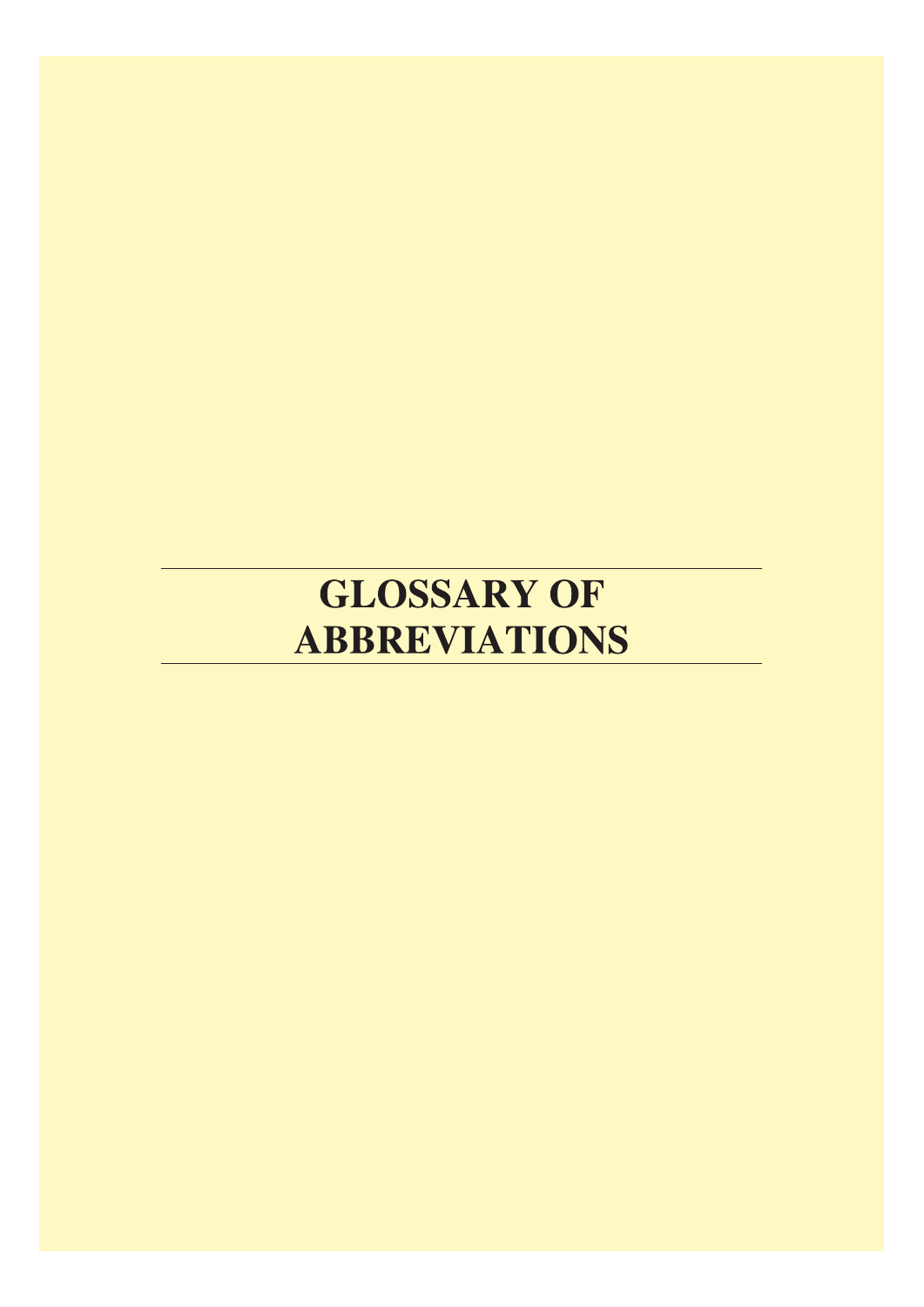**Glossary of Abbreviations** 

| Sl. No. | <b>Abbreviation</b> | <b>Full Form</b>                          |
|---------|---------------------|-------------------------------------------|
| 1.      | A&E                 | <b>Accounts &amp; Entitlement</b>         |
| 2.      | AC                  | <b>Abstract Contingency</b>               |
| 3.      | AE                  | Aggregate Expenditure                     |
| 4.      | <b>AIA</b>          | All India Average                         |
| 5.      | <b>BCO</b>          | <b>Budget Controlling Officer</b>         |
| 6.      | <b>BE</b>           | <b>Budget Estimates</b>                   |
| 7.      | CAG                 | Comptroller and Auditor General of India  |
| 8.      | CAGR                | Compound Annual Growth Rate               |
| 9.      | CE                  | Capital Expenditure                       |
| 10.     | <b>CFS</b>          | <b>Consolidated Fund of State</b>         |
| 11.     | CO                  | Capital Outlay                            |
| 12.     | <b>CRSP</b>         | <b>Central Rural Sanitation Programme</b> |
| 13.     | <b>CWC</b>          | <b>Central Water Commission</b>           |
| 14.     | <b>DCC</b>          | <b>Detailed Countersigned Contingency</b> |
| 15.     | <b>DCRF</b>         | Debt Consolidation and Relief Facility    |
| 16.     | <b>DDO</b>          | Drawing and Disbursing Officer            |
| 17.     | DE                  | Development Expenditure                   |
| 18.     | <b>DHE</b>          | Department of Higher Education            |
| 19.     | <b>DRDA</b>         | District Rural Development Agency         |
| 20.     | <b>FDR</b>          | <b>Fixed Deposit Receipt</b>              |
| 21.     | <b>GBC</b>          | <b>General Basic Grant</b>                |
| 22.     | GOI                 | Government of India                       |
| 23.     | <b>GSDP</b>         | <b>Gross State Domestic Product</b>       |
| 24.     | <b>HLC</b>          | <b>High Level Committee</b>               |
| 25.     | IP                  | <b>Interest Payment</b>                   |
| 26.     | <b>ITI</b>          | <b>Industrial Training Institute</b>      |
| 27.     | <b>IAY</b>          | Indira Awaas Yojana                       |
| 28.     | $\rm{JP}$           | Janpad Panchayat                          |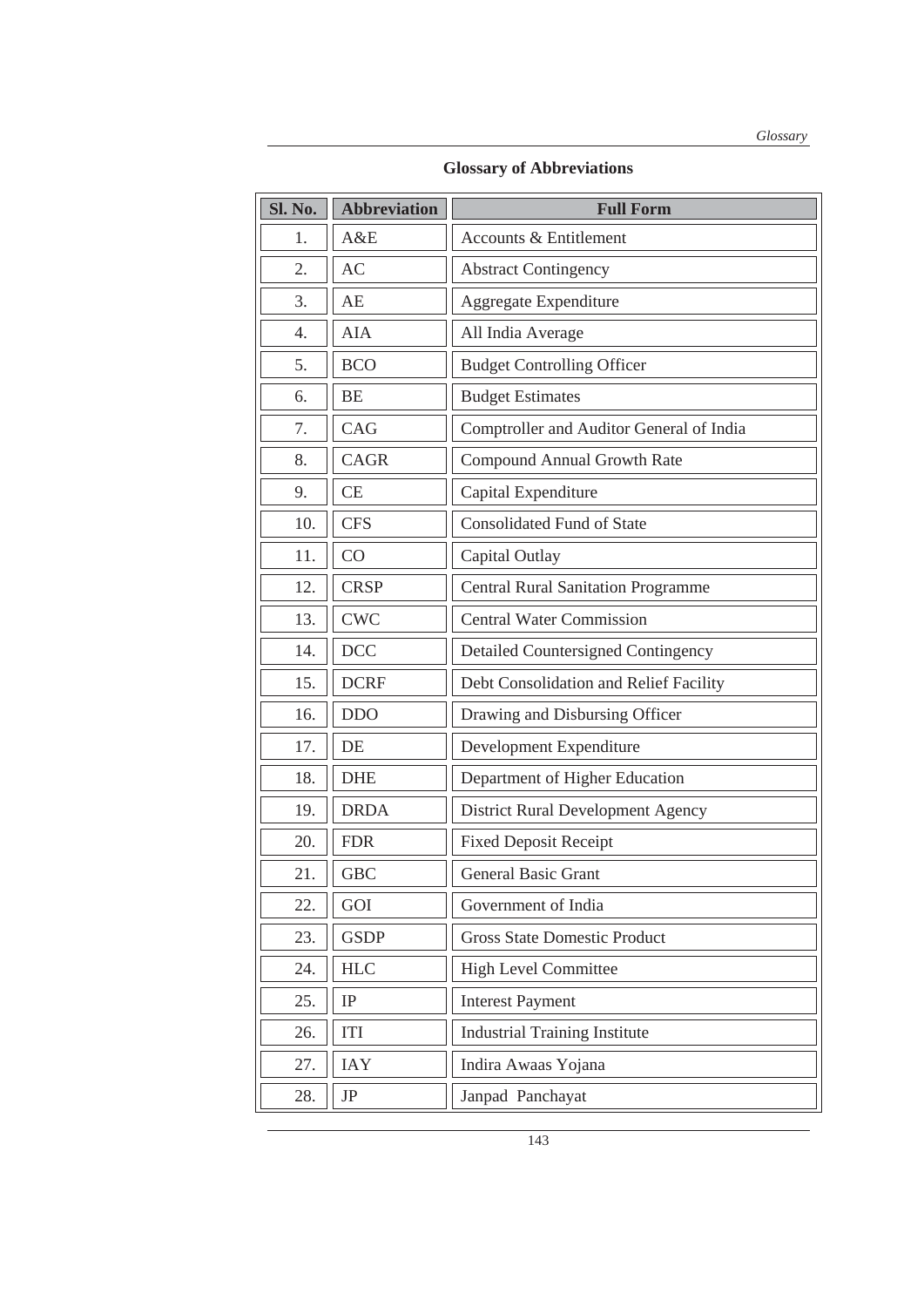| 29. | <b>LAO</b>    | Land Acquisition Officer                                                |
|-----|---------------|-------------------------------------------------------------------------|
| 30. | <b>MH</b>     | Major Head                                                              |
| 31. | <b>MP</b>     | Madhya Pradesh                                                          |
| 32. | <b>MPBM</b>   | Madhya Pradesh Budget Manual                                            |
| 33. | <b>MPFC</b>   | Madhya Pradesh Financial Code                                           |
| 34. | <b>MPFRBM</b> | Madhya Pradesh Fiscal Responsibility and Budget<br>Management Act, 2005 |
| 35. | <b>MPLADS</b> | Pradesh<br>Madhya<br>Local<br>Development<br>Area<br>Scheme             |
| 36. | <b>MPRRDA</b> | Pradesh<br>Rural<br>Road<br>Madhya<br>Development<br>Authority          |
| 37. | <b>MPSEB</b>  | Madhya Pradesh State Electricity Board                                  |
| 38. | <b>MPTC</b>   | Madhya Pradesh Treasury Code                                            |
| 39. | <b>MTFPS</b>  | Medium Term Fiscal Policy Statement                                     |
| 40. | <b>NABARD</b> | National Bank for Agriculture and Rural<br>Development                  |
| 41. | <b>NCC</b>    | National Cadet Corp                                                     |
| 42. | <b>NIT</b>    | National Institute of Technology                                        |
| 43. | <b>NGO</b>    | Non-Government Organisation                                             |
| 44. | <b>NPRE</b>   | Non-Plan Revenue Expenditure                                            |
| 45. | <b>NPCB</b>   | National Programme for Control of Blindness                             |
| 46. | <b>NRHM</b>   | <b>National Rural Health Mission</b>                                    |
| 47. | <b>NSS</b>    | <b>National Small Saving</b>                                            |
| 48. | <b>NSSF</b>   | National Small Saving Fund                                              |
| 49. | <b>NTR</b>    | Non-Tax Revenue                                                         |
| 50. | O&M           | <b>Operation and Maintenance</b>                                        |
| 51. | <b>PAC</b>    | <b>Public Accounts Committee</b>                                        |
| 52. | <b>PCCE</b>   | Per Capita Capital Expenditure                                          |
| 53. | <b>PCDE</b>   | Per Capita Development Expenditure                                      |
| 54. | <b>PCSSE</b>  | Per Capita Social Sector Expenditure                                    |
| 55. | <b>PD</b>     | Personal Deposit                                                        |
| 56. | <b>PMGSY</b>  | Pradhan Mantri Gram Sadak Yojana                                        |

*Audit Report on State Finances for the year ended 31 March 2013*